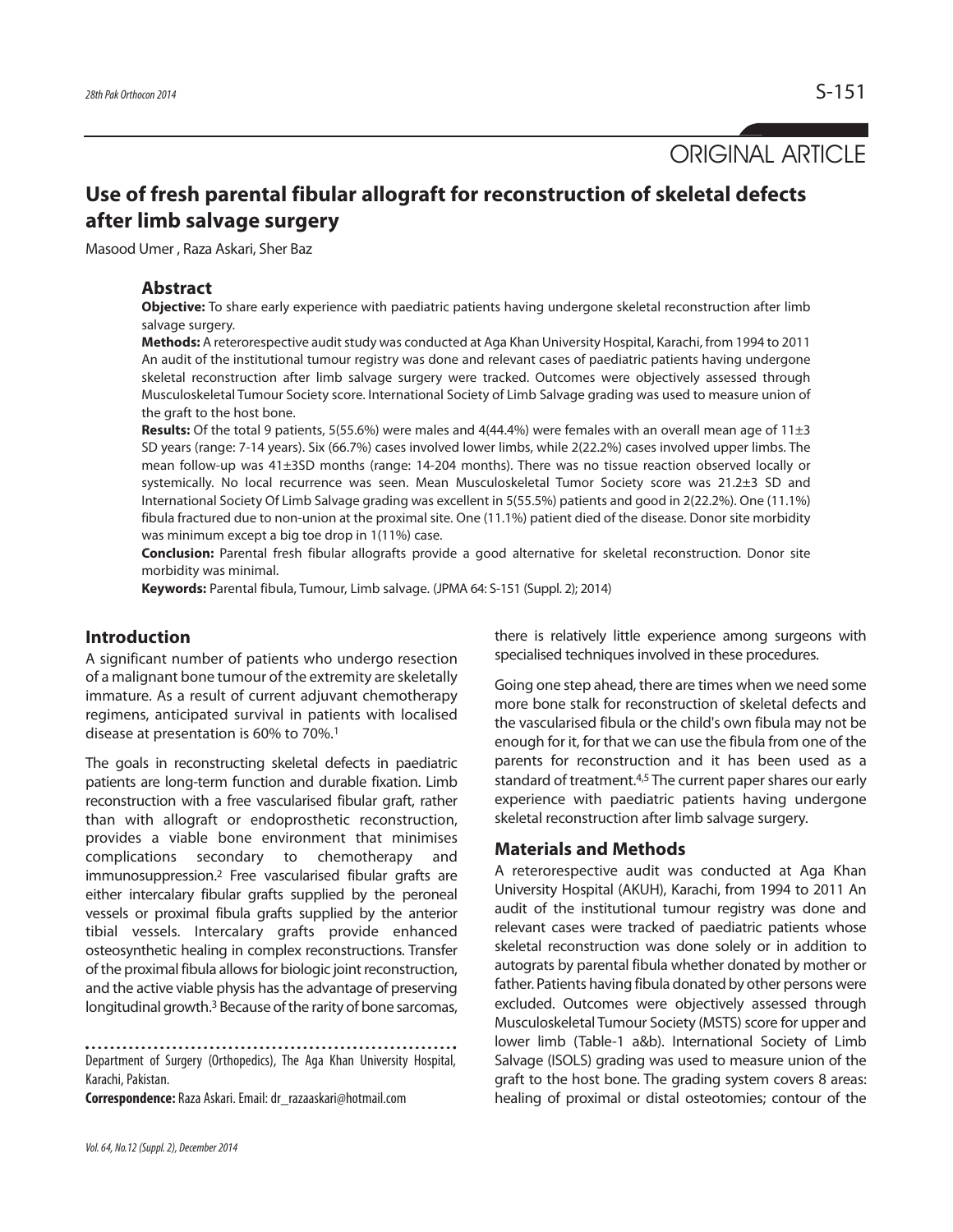| <b>SCORE</b> | <b>PAIN</b>          | <b>FUNCTION</b>             | <b>EMOTIONAL</b> | HAND                                      | <b>MANULA</b>              | LIFTING             |
|--------------|----------------------|-----------------------------|------------------|-------------------------------------------|----------------------------|---------------------|
|              |                      |                             |                  | <b>POSITIONING</b>                        | <b>DEXTERITY</b>           | <b>ABILITY</b>      |
|              | No pain              | No restriction:             | Enthused         | <b>Undonated</b>                          | Unhanted                   | Niemal bood         |
|              | intermediate         | Intermediate                | intermediate     | Intermediate                              | intermediate.              | intermediate.       |
| 3            | Modest Non-disabling | Recreational<br>restriction | Satisfied        | Not above shoulder or<br>se Propapination | Loss of fine<br>movements. | Limited             |
| $\Delta$     | Intermediate         | intermediate                | Intermediate     | Intermediate                              | Intermediate               | Intermediate        |
|              | Moderate Disablate   | Partiel inclueding          | Abbrevile.       | Not show word                             | Cannot panch               | <b>Helpour</b> mare |
| Û.           | Severe disabling     | Total restriction           | Distikes         | None:                                     | Cannot grasp               | Cannot belp         |

#### **a: For Upper Limb.**

| <b>SCORE</b>   | PAIN                 | <b>FUNCTION</b>             | <b>EMOTIONAL</b> | <b>SUPPORTS</b>           | <b>WALKING</b>  | GATT           | <b>Final Patient</b> |
|----------------|----------------------|-----------------------------|------------------|---------------------------|-----------------|----------------|----------------------|
|                | No pam-              | No probleman                | Enthusian        | <b>Nume</b>               | Undertaked.     | Neumat         | Score of             |
| $\overline{4}$ | Intermediate         | Internediste.               | Intermediate     | Intermediate              | Intermediate.   | Interpretate.  | FUNCTIONAL           |
|                | Motked/Nyn-disablate | Recreational<br>restriction | <b>Satisfied</b> | <b>Hiner</b>              | Lumbed          | Minor cosmetic | <b>EVALUATION</b>    |
| $\mathbf{2}$   | Internediate         | Intermediate.               | Intermediate     | Intermediate              | Intermediate    | Intermediate   |                      |
|                | Moderate Disabling   | Partial restriction.        | Accepts          | One cane or<br>crutch     | inside only     | Major cosmetic |                      |
| 0              | Severe disabling     | Total restriction           | Dishker.         | Iwo canes or<br>cratches. | Net independent | Major handscap |                      |
| Polacid        |                      |                             |                  |                           |                 |                |                      |
| score          |                      |                             |                  |                           |                 |                |                      |

#### **b: For Lower Limb.**

**Table-1:** Musculoskeletal Tumour Society (MSTS) scoring system.

graft; fixation of the graft; density of the graft; stability of the joint; diameter of the graft; and degeneration of the joint. The score is calculated by adding the value for each criterion and dividing by the maximum attainable score overall. The score is expressed as a percentage, with a maximum possible score of 100%. Greater than 85% was taken as excellent, while 7-85% was good and 50-70% was taken as satisfactory. Below 50% was poor.

#### **Results**

Of the total 9 patients, 5(55.6%) were males and 4(44.4%) were females with an overall mean age of 11±3 SD years (range: 7-14 years). Six (66.7%) cases involved lower limbs, while 2(22.2%) cases involved upper limbs. Six (66.7%) patients had Ewing's sarcoma, 2(22.2%) had osteosarcoma and 1(11.1%) had fibrous dysplasia. One (11.1%) Ewing's sarcoma patient died (Table-2). The mean follow-up was 41±3 SD months (range: 14-204 months). Five (55.6%) patients had fibula donated by the mother, while 3(33.3%) by the father. Parental fibula was harvested in a parallel operating room and delivered to the main operating room in sterile packing.

There was no tissue reaction observed locally or systemically. No local recurrence was seen. Mean MSTS score was 21.2±3 SD and ISOLS grading was excellent in 5(55.6%) patients and good in 2(22.2%). One (11.1%) fibula fractured due to non-